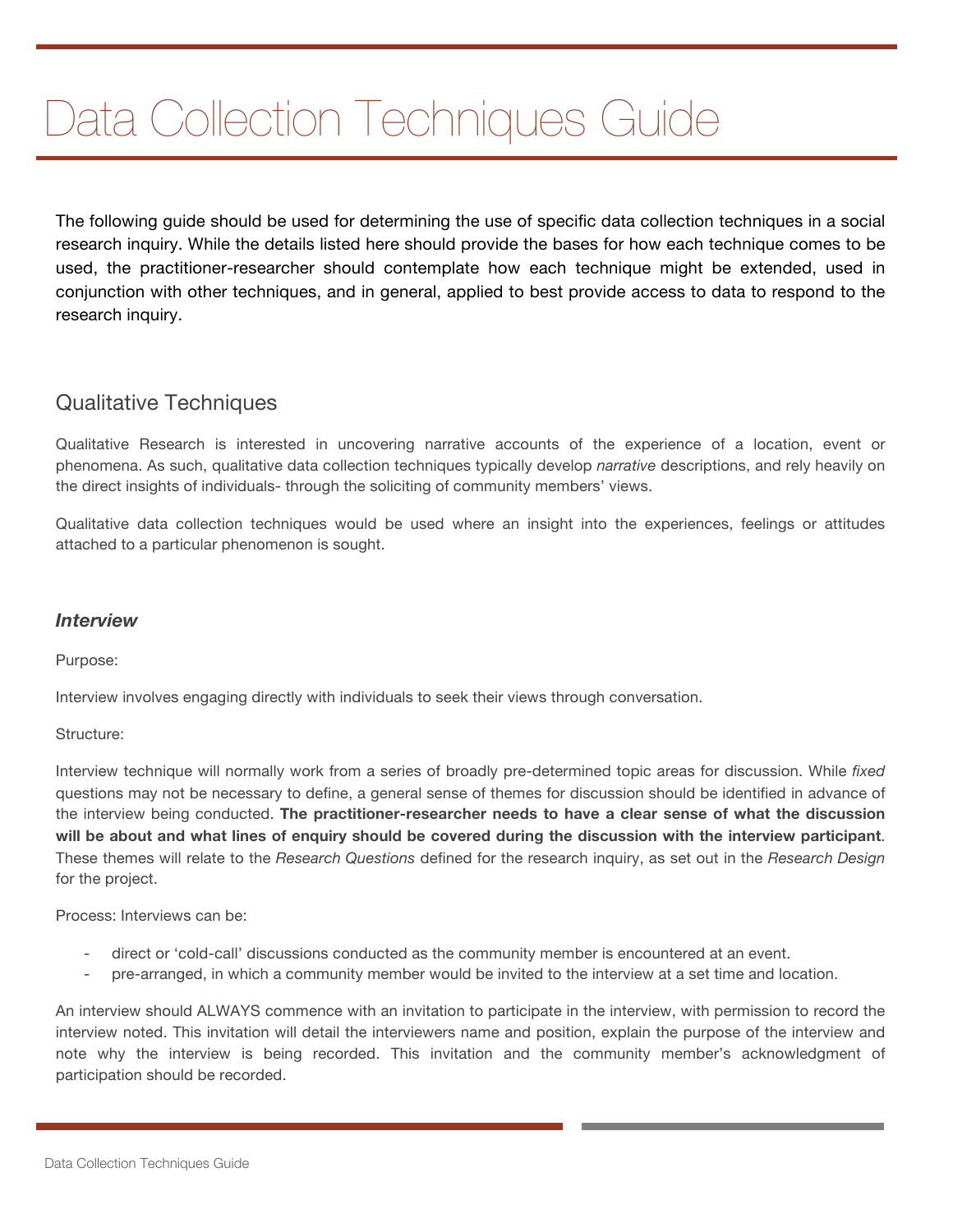#### Resources:

An interview should be recorded using an unobtrusive recording device; an iPod or similar recorder is ideal.

Researcher field notes capturing the non-verbal aspects of the interview might also be made directly after the interview. These field notes would record such things as notable gestures made by the interviewee, notes on the general 'feel' of the interview, detail on what was happening in the setting as the interview was occurring. These notes provide a sense of context for the interview.

#### Considerations:

Interview provides a powerful means for capturing community member views. However consideration should be given to:

- Community member frustration: if the interviewee is showing signs of frustrations at being engaged in the interview, or is clearly uninterested, politely cease the interview. Frustrated or bored interviewees do not produce good data.
- Researcher presence: who you are as a practitioner-researcher will influence how community members respond to you during interview conversations. Consider dynamics of gender, race and age difference and how your identity will influence how interviewees respond to you.
- Time and Location: where will the interview be conducted? How long will it run? Is the setting of the interview conducive for recording?
- Data: how will you store and organize the interview data for analysis and later use in reports and research outcomes?

## *Observation*

#### Purpose:

Observation provides the researcher's account of the setting or location being researched, with emphasis on recording the layout of the physical space, the description of individuals and groups present and the 'dynamics' at play within the setting.

#### Structure:

Observation data is derived from the recording of the practitioner-researcher's view of the setting, and will be captured via field notes and photographic/videographic means.

#### Process:

The recording of field notes and photographic/videographic capture of a setting should work in tandem, with reference in field notes to specific photographs. The practitioner-researcher will be interested in capturing a sense of the nature of the setting.

#### Resources:

Observation will require the use of (typically) hand-written field notes produced at the setting, with accompanying photographs and video also captured. Consideration should be given to the appropriateness of photographing the setting.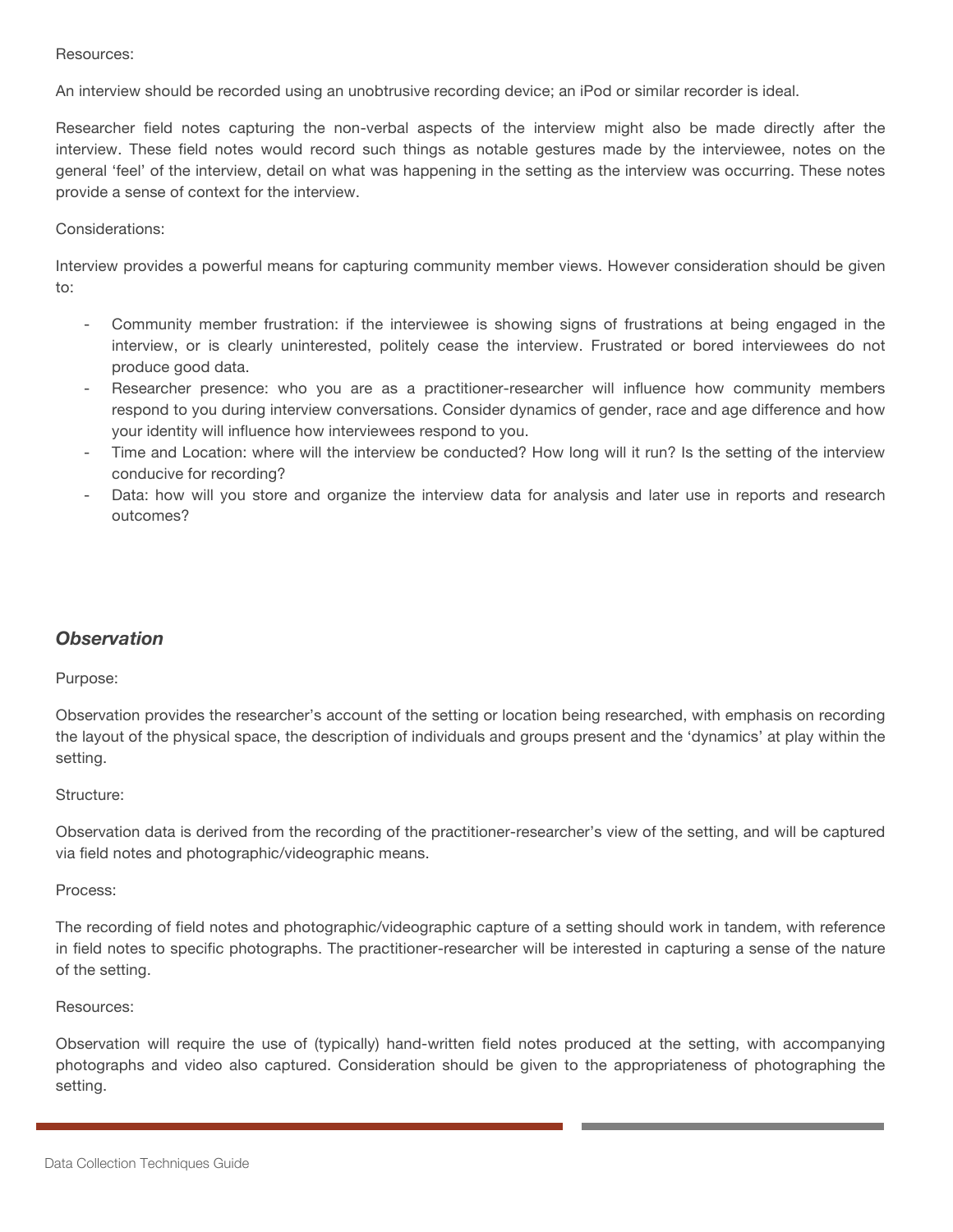#### Considerations:

Observation provides an invaluable means for capturing a sense of the broad dynamics of a setting, but consideration should be given to:

- Researcher partiality: Observations are views captured by the researcher alone, and should be considered alongside data that captures community member viewpoints (such as via Survey and Interview)
- Preparing Field notes: field notes can be difficult to produce at the setting. Consideration should be given to how a rich and meaningful description of the setting can be recorded in field notes within the constraints of the setting.

## *Document Analysis*

#### Purpose:

Document Analysis enables insight to be drawn from those documents that circulate in a particular setting or event.

#### Structure:

Document Analysis involves 'decoding' the documents that attach to a particular event or setting to determine the views that went into the production of the document (and event). In particular, Document Analysis can be useful for seeking the 'official' views of an event or phenomenon (such as via a formal report or policy) or alternative views (such as via graffiti). These 'documents' will be read by the practitioner-researcher as portraying certain viewpoints.

#### Process:

Following the 'noticing' of useful documents, a process of 'decoding' the document will occur. The researcher will analyse the document for keywords, images, and suggestions that provide insight into the phenomenon being explored.

#### Resources:

Although some documents will be able to be physically collected (including such documents as brochures and flyers, newspaper articles and reports) others may need to be captured photographically (including such documents as graffiti and large signage). A good quality, high-definition, image of the document should be captured, along with photographs that show the broad location of the document within its setting.

#### Considerations:

Document Analysis can provide a rich sense of the viewpoints that underpin an event or phenomenon according to the ways these views find expression in documentation. But consideration should be given to:

- Range of documents: consideration should be given to the range of documents available in a setting, and from which sources they derive. Who is speaking within these documents?
- Viewpoints expressed: is there a dominant viewpoint from which documents attached to a setting or phenomenon derive? What alternative views are available?
- Over-analysis: it is possible to over-analyse a document and read too much into what it is saying. What other data sources are available to confirm the analysis you have made of the document?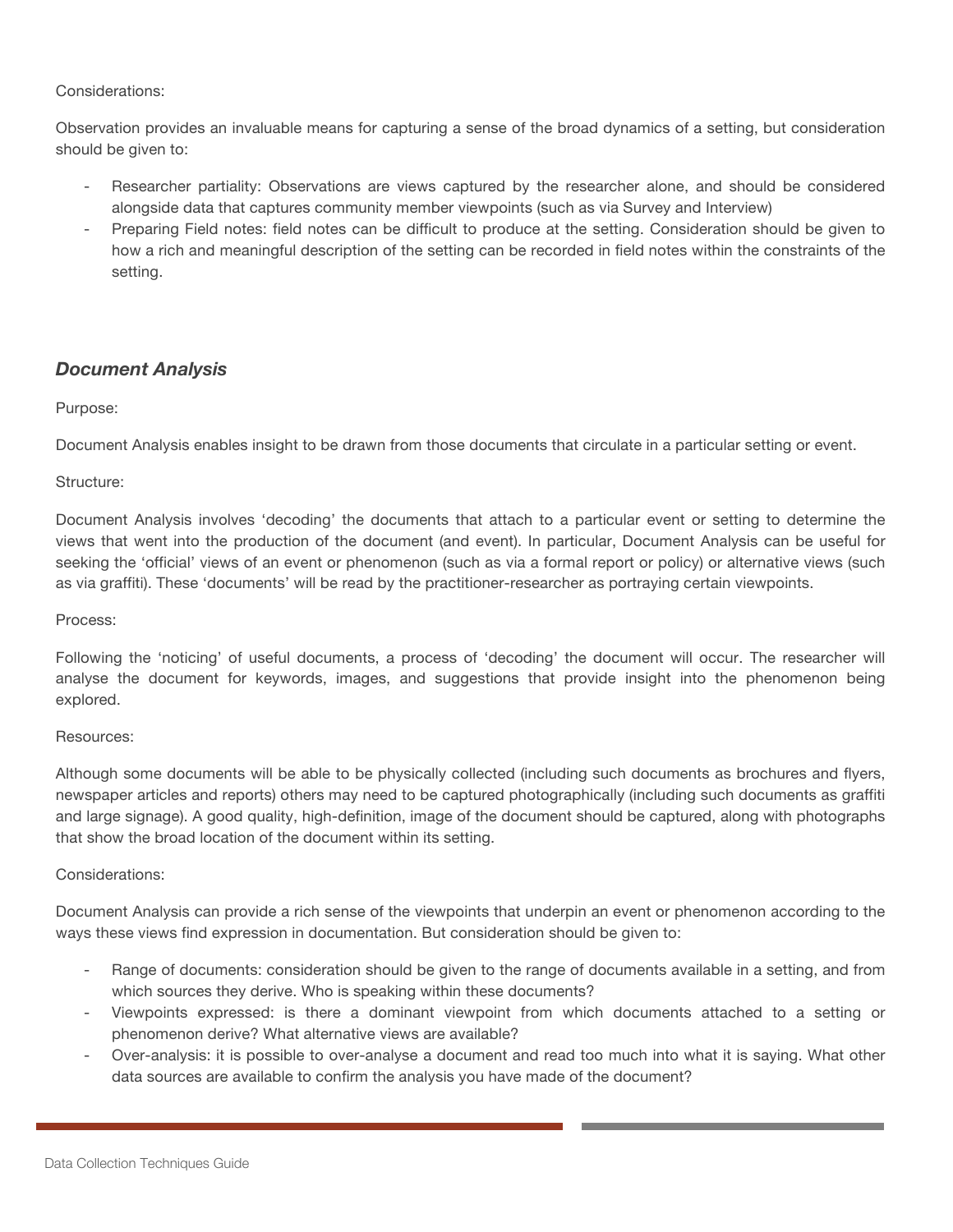# Quantitative Techniques

Quantitative Research is interested in uncovering the amounts and frequencies attached to a particular location, event or phenomenon. As such, quantitative data collection techniques typically result in *numerical* data that can be expressed in statistical form.

Quantitative data collection techniques would be used where an insight into the *how many*, *how often*, *how long* questions are required.

## *Survey*

#### Purpose:

Survey, like interview, provides insight into community member views, but will record these views against focused, predetermined sets of defined questions. The survey provides an invaluable means of gauging community views around a defined set of themes.

#### Structure:

The survey will be deployed via the development of a survey instrument, administered face-to-face by the practitionerresearcher, via distance (for example through a mail-out) or electronically using a third-party survey application (such as Survey Monkey).

Survey questions should be grouped together and progress in a logical flow. Questions should provide the respondent with a fixed set of response options (as a 'Likert' scale or 'Yes/No' options) and contain clear, unambiguous questions.

#### Process:

The practitioner-researcher will compile the survey questions according to insights that are required by the *Research Questions* determined for the research inquiry. The survey questions should be grouped in a sequence and carry a logical flow from one to the next. Decisions will be made by the practitioner-researcher as to whether the survey will be administered face-to-face, by distance or in hard-copy or electronic form.

#### Resources:

The survey will require the development of a *survey instrument*- the survey question set and response scales that constitute the survey. If the survey is to be administered electronically, access to a suitable application will need to be confirmed.

#### Considerations:

Survey provides a valuable means of gathering community responses on a set range of topics. However the following considerations should be given when designing and implementing the survey:

- Response rates: survey response rates are typically low for surveys conducted at distance (for example, via mail-out). Consideration should be given to what minimum number of survey responses are required for a valid data set.
- Questions: the design and sequencing of questions should be considered carefully. Are questions clear and